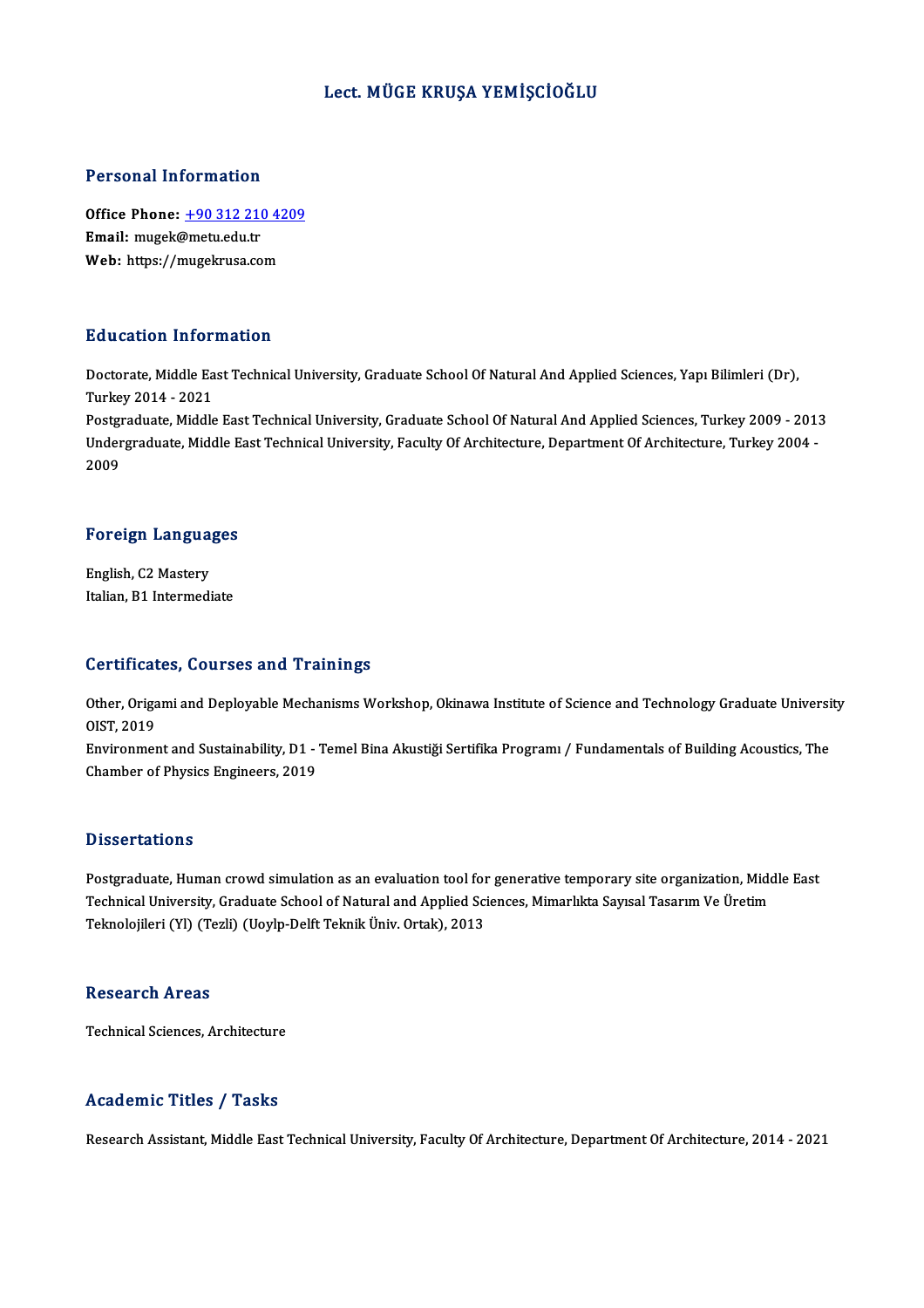### Designed Lessons

Designed Lessons<br>Sorguç A., Özgenel Ç. F. , Kruşa Yemişcioğlu M., Introduction to Machine Learning in Architecture, Postgraduate, 2019 -<br>2020  $2020$ Sorguç A., Özgenel Ç. F. , Kruşa Yemişcioğlu M., Introduction to Machine Learning in Architecture, Postgraduate, 2019<br>2020<br>Sorguç A., Kruşa Yemişcioğlu M., Özgenel Ç. F. , Nature-informed Computational Design in Architectu

2020<br>Sorguç A., Kruşa Yemişcioğlu M., Özgenel Ç. F. , Nature-informed Computational Design in Architecture, Postgraduate,<br>2019 - 2020

## Articles Published in Other Journals

rticles Published in Other Journals<br>I. Fabrication Technologies in Architecture and Industry/Architecture 4.0 Sorguç A., Kruşa Yemişcioğlu<br>Sorguç A., Kruşa Yemişcioğlu M.<br>Dosus 45. Celesek Telmeleji ve Sorguç A., Kruşa Yemişcioğlu M.<br>Dosya 45: Gelecek, Teknoloji ve Mimarlık, no.45, pp.6-17, 2020 (Other Refereed National Journals)

## Books&Book Chapters

OOks & Book Chapters<br>I. XI. Mimarlıkta Sayısal Tasarım Ulusal Sempozyumu: MSTAS2017 / İMKANSIZ MEKANLAR :<br>QLANAKSIZIN QLANAĞI to a book enaptere<br>XI. Mimarlıkta Sayısal Ta<br>OLANAKSIZIN OLANAĞI<br>Kuya Yamissiağlu M. (Edit XI. Mimarlıkta Sayısal Tasarım Ulusal Sempozyumu: MSTAS2017<br>OLANAKSIZIN OLANAĞI<br>Kruşa Yemişcioğlu M. (Editor), Sorguç A. (Editor), Özgenel Ç. F. (Editor)<br>Odtü Mimarlık Fakültesi, Ankara, 2017

**OLANAKSIZIN OLANAĞI**<br>Kruşa Yemişcioğlu M. (Editor), Sorguç *.*<br>Odtü Mimarlık Fakültesi, Ankara, 2017

# odiu Mimariik Fakultesi, Ankara, 2017<br>Refereed Congress / Symposium Publications in Proceedings

- efereed Congress / Symposium Publications in Proce<br>I. Is Circularity a Measure for Complexity in Architecture?<br>Sergue A. Kruss Vemissieğlu M I. Is Circularity a Measure for Complexity in Architecture?<br>Sorguç A., Kruşa Yemişcioğlu M. Is Circularity a Measure for Complexity in Architecture?<br>Sorguç A., Kruşa Yemişcioğlu M.<br>NEXTBUILT 2022: International conference on Challenges for the Next generation Built environment, Bologna,<br>Italy 13 May 2022 Sorguç A., Kruşa Ye<br>NEXTBUILT 2022: I<br>Italy, 13 May 2022<br>STEAM Annroach Italy, 13 May 2022<br>II. STEAM Approach for Architecture Education Italy, 13 May 2022<br>STEAM Approach for Architecture Education<br>SORGUÇ A., ÖZGENEL Ç. F. , KRUŞA YEMİŞCİOĞLU M., Küçüksubaşı F., YILDIRIM İ. S. , Antonini E., Bartolomei L.,
	- STEAM Approach<br>SORGUÇ A., ÖZGENE<br>Ovesen N., Steino N.<br>2CAADe SICreDi 20. SORGUÇ A., ÖZGENEL Ç. F. , KRUŞA YEMİŞCİOĞLU M., Küçüksubaşı F., YILDIRIM İ. S.<br>Ovesen N., Steino N.<br>eCAADe SIGraDi 2019, Porto, Portugal, 11 - 13 September 2019, vol.1, pp.137-146<br>A Computational Dosian Worksbon Experienc

- Ovesen N., Steino N.<br>eCAADe SIGraDi 2019, Porto, Portugal, 11 13 September 2019, vol.1, pp.137-146<br>III. A Computational Design Workshop Experience for 21st Century Architecture Education<br>SOBCUC A KRUSA VEMISCIOČLU M. ÖZC eCAADe SIGraDi 2019, Porto, Portugal, 11 - 13 Sept<br>A Computational Design Workshop Experienc<br>SORGUÇ A., KRUŞA YEMİŞCİOĞLU M., ÖZGENEL Ç. F.<br>2CAADe SICraDi 2019, Perte Pertugal 11, 12 Sept A Computational Design Workshop Experience for 21st Century Architect<br>SORGUÇ A., KRUŞA YEMİŞCİOĞLU M., ÖZGENEL Ç. F.<br>eCAADe SIGraDi 2019, Porto, Portugal, 11 - 13 September 2019, vol.1, pp.127-136<br>Sausal Tasarım Eğitiminde SORGUÇ A., KRUŞA YEMİŞCİOĞLU M., ÖZGENEL Ç. F.<br>eCAADe SIGraDi 2019, Porto, Portugal, 11 - 13 September<br>IV. Sayısal Tasarım Eğitiminde Doğa Öğrenili Mimarlık<br>Sorguç A., Kruşa Yemişcioğlu M., Özgenel Ç. F. eCAADe SIGraDi 2019, Porto, Portugal, 11 - 13 September 2019, vol.1, pp.127-136
	-
- Sayısal Tasarım Eğitiminde Doğa Öğrenili Mimarlık<br>Sorguç A., Kruşa Yemişcioğlu M., Özgenel Ç. F.<br>MSTAS2019: Mimarlıkta Sayısal Tasarım Ulusal Sempozyumu, Kocaeli, Turkey, 17 18 June 2019, vol.1, no.1<br>Arebitecture 4.0: A V. Architecture 4.0: A New Manifestation of Contemporary Technology
- MSTAS2019: Mimarlıkta Sayısal Tasarım Ulusa<br>Architecture 4.0: A New Manifestation o<br>Kruşa Yemişcioğlu M., Sorguç A., Özgenel Ç. F.<br>International Conference on Digital Transform International Conference on Digital Transformation & Smart Systems, Ankara, Turkey, 24 - 26 October 2018<br>Multiverse of a Form Kruşa Yemişcioğlu M., Sorguç A., Özgenel Ç. F.<br>International Conference on Digital Transforn<br>VI. **Multiverse of a Form**

## SORGUÇA.,KRUŞAYEMİŞCİOĞLUM.,ÖZGENEL Ç.F. Multiverse of a Form<br>SORGUÇ A., KRUŞA YEMİŞCİOĞLU M., ÖZGENEL Ç. F.<br>Proceedings of the 36th International Conference on Education and Research in Computer Aided Architectural<br>Pesism in Europe, kédé Boland 19, ...?...1 Sept SORGUÇ A., KRUŞA YEMİŞCİOĞLU M., ÖZGENEL Ç. F.<br>Proceedings of the 36th International Conference on Education and Researd<br>Design in Europe, Łódź, Poland, 19 - 21 September 2018, vol.2, pp.411-416<br>Crystal Fermations and Symm Proceedings of the 36th International Conference on Education and Research in Comp<br>Design in Europe, Łódź, Poland, 19 - 21 September 2018, vol.2, pp.411-416<br>VII. Crystal Formations and Symmetry in the Search of Patterns in

## Design in Europe, Łódź, Poland, 19 - 21 September 2<br>Crystal Formations and Symmetry in the Sear<br>KRUŞA YEMİŞCİOĞLU M., SORGUÇ A., ÖZGENEL Ç. F.<br>26. oCAADe: Education and Bessamb in Computer A 36. eCAADe: Education and Research in Computer Aided Architectural Design in Europe, Łódź, Poland, 19 - 21<br>September 2018, vol.2, pp.121-128 KRUŞA YEMİŞCİOĞLU M., SORGUÇ A., ÖZGENEL Ç. F. 36. eCAADe: Education and Research in Computer Aided Archit<br>September 2018, vol.2, pp.121-128<br>VIII. Yazılımların Biçimlendiriciliği,Biçime Yabancı Örüntüler<br>SOBCUC A ÖZCENEL C E KRUSA VEMİSCİQĞLU M

September 2018, vol.2, pp.121-128<br>Yazılımların Biçimlendiriciliği,Biçime Yabancı (<br>SORGUÇ A., ÖZGENEL Ç. F. , KRUŞA YEMİŞCİOĞLU M.<br>MSTAS2019: Mimarlıkta Sausal Tasarım Ulusal Samn SORGUÇ A., ÖZGENEL Ç. F. , KRUŞA YEMİŞCİOĞLU M.<br>MSTAS2018: Mimarlıkta Sayısal Tasarım Ulusal Sempozyumu, Isparta, Turkey, 21 - 22 June 2018